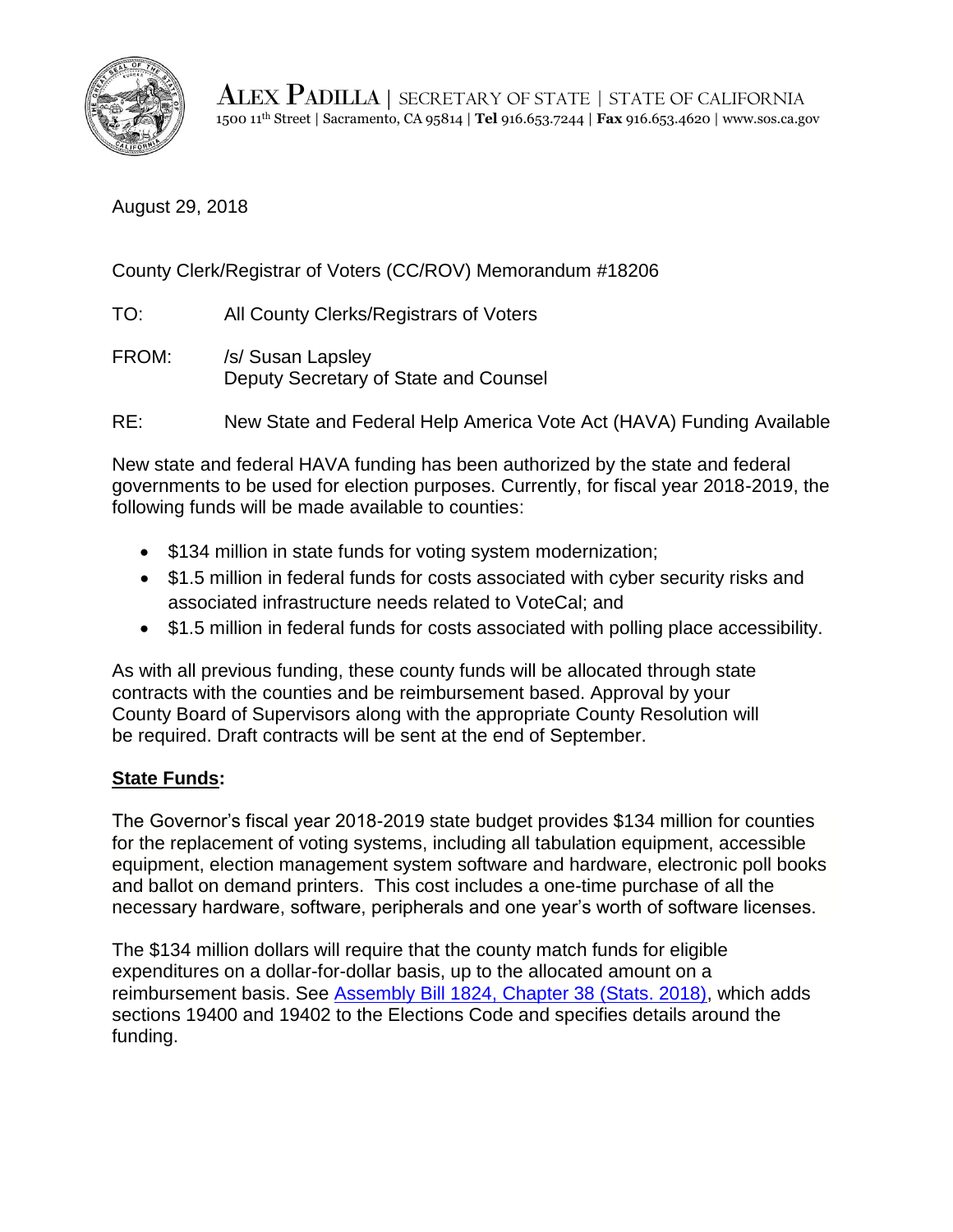Specifically:

- Counties may seek reimbursement for payments made pursuant to a purchase agreement, lease agreement, or other contract made after April 29, 2015.
- Counties may seek reimbursement where the county has spent matching county funds on voting system replacement activities on a dollar-for-dollar basis, up to the maximum amount of funds allocated for the contract.
- Reimbursable voting system replacement activities include reimbursement for:
	- o New voting systems that have been certified pursuant to the California Voting System Standards.
	- o Electronic poll books certified by the Secretary of State.
	- o Ballot on demand systems certified by the Secretary of State.
	- $\circ$  Vote by mail ballot drop boxes that comply with any applicable regulations adopted by the Secretary of State.
	- o Remote accessible vote by mail systems certified or conditionally approved by the Secretary of State.
	- o Telecommunication technologies to facilitate electronic connection, for the purpose of voter registration, between polling places, vote centers, and the office of the county elections official or the Secretary of State's office.
	- o Vote by mail ballot sorting and processing equipment.
	- o Research and development of a new voting system using only nonproprietary software and firmware with disclosed source code that has not been certified or conditionally approved by the Secretary of State, but that would result in a voting system certified by the Secretary of State to comply with the California Voting System Standards.
	- o Manufacture of voting system units reasonably necessary for either of the purposes described in Elections Code sections 19209 to 19214.

The funding for each county for voting system replacement was approved and set through the fiscal year 2018-2019 budget process. The amount allocated for each county is fixed and was based on a variety of factors and assumptions, including such things as county size, number of precincts, and voting equipment needs. See Attachment A for the breakdown by county for these funds. Reimbursement will be allowed for qualifying payments made pursuant to a purchase agreement, lease agreement, or other contract made after April 29, 2015, through June 2021.

# **Federal Funds:**

The United States Congress passed and the President signed the Consolidated Appropriations Act of 2018 which appropriated \$380 million dollars in 2018 HAVA Election Security Fund grants for election security. The U.S. Election Assistance Commission (EAC) awarded California \$34,558,874, to assist with activities to improve the administration of elections for Federal office. The EAC has identified several areas of suggested use primarily focused around cybersecurity. The Secretary of State has submitted our plan for the \$34 million, which will help address cyber security risks, polling place and vote center accessibility, capital costs, infrastructure needs, and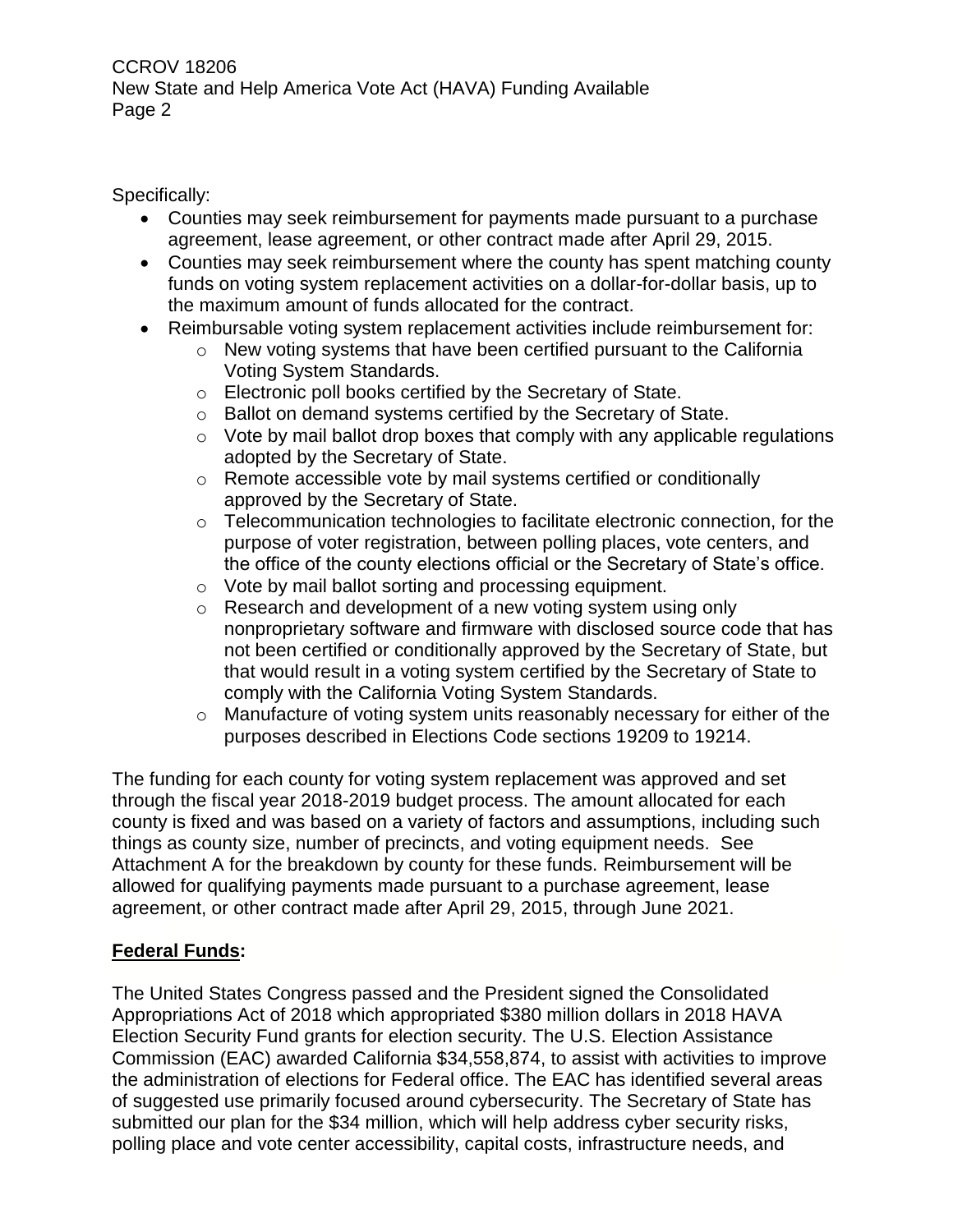equipment costs associated with vote center implementation, and efforts associated with risk limiting audits, including by enhancing election technology and making election security improvements, as authorized under Section 101 of HAVA. See Attachment B for the Secretary of State's plan for utilizing the funding.

For fiscal year 2018-2019 the following federal funding for counties has been authorized.

- \$1.5 million for county support for Cyber Security related to VoteCal associated with cyber security risks and associated infrastructure needs related to VoteCal.
- \$1.5 million for county support for Polling Place Accessibility and Improving the Administration of Elections.

This funding does not require a county match. See Attachment A for the breakdown by county for these funds. Reimbursement will be allowed for qualifying payments made through June 2019.

Kathyrn Chaney (KC) will be the contact for the contract process for all of these funds. Any questions you have about the status of your contract or reimbursement claims should be directed to Ms. Chaney. She can be reached by telephone at (916) 695-1657 or by email [kchaney@sos.ca.gov.](mailto:kchaney@sos.ca.gov)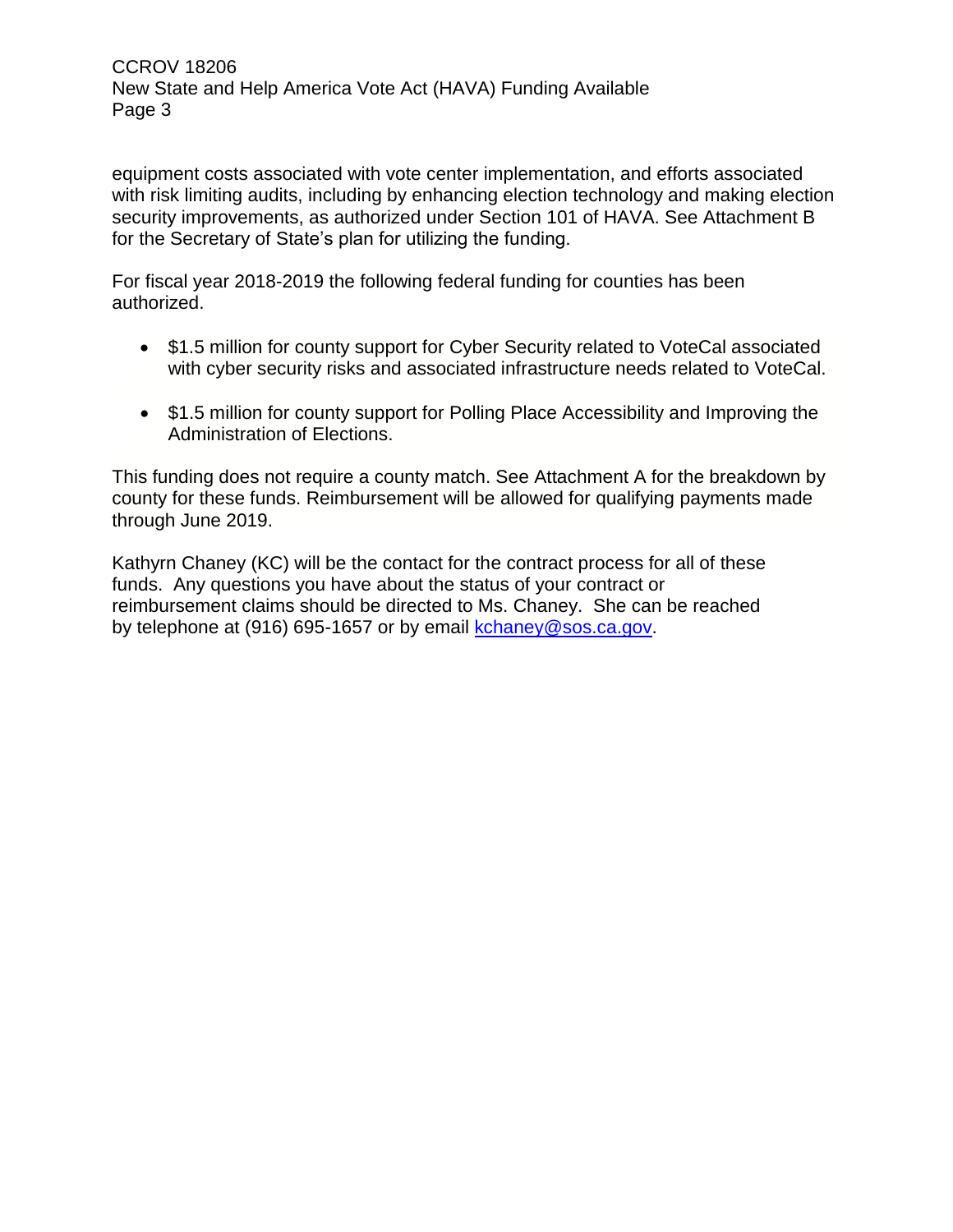# **Attachment A**

# **County Allocation of FY 18-19 Federal and State Funding**

|              | <b>Cyber Security</b> |                                                              | <b>Polling Place</b><br>Accessibility                        | <b>Voting System</b><br>Replacement |                                                                      |
|--------------|-----------------------|--------------------------------------------------------------|--------------------------------------------------------------|-------------------------------------|----------------------------------------------------------------------|
| County       | $\bullet$             | <b>Federal HAVA</b><br>Funds<br>No county match<br>required. | <b>Federal HAVA</b><br>Funds<br>No county match<br>required. |                                     | <b>State Funds</b><br>Dollar-for-dollar<br>county match<br>required. |
| Alameda      | \$                    | 55,000.00                                                    | \$<br>55,000.00                                              | \$                                  | 5,621,500.00                                                         |
| Alpine       | \$                    | 10,000.00                                                    | \$<br>10,000.00                                              | \$                                  | 50,000.00                                                            |
| Amador       | \$                    | 10,000.00                                                    | \$<br>10,000.00                                              | \$                                  | 173,000.00                                                           |
| <b>Butte</b> | \$                    | 25,000.00                                                    | \$<br>25,000.00                                              | \$                                  | 821,500.00                                                           |
| Calaveras    | \$                    | 10,000.00                                                    | \$<br>10,000.00                                              | \$                                  | 199,500.00                                                           |
| Colusa       | \$                    | 10,000.00                                                    | \$<br>10,000.00                                              | \$                                  | 152,500.00                                                           |
| Contra Costa | \$                    | 55,000.00                                                    | \$<br>55,000.00                                              | \$                                  | 3,647,000.00                                                         |
| Del Norte    | \$                    | 10,000.00                                                    | \$<br>10,000.00                                              | \$                                  | 190,500.00                                                           |
| El Dorado    | \$                    | 25,000.00                                                    | \$<br>25,000.00                                              | \$                                  | 757,000.00                                                           |
| Fresno       | \$                    | 25,000.00                                                    | \$<br>25,000.00                                              | \$                                  | 2,886,500.00                                                         |
| Glenn        | \$                    | 10,000.00                                                    | \$<br>10,000.00                                              | \$                                  | 253,000.00                                                           |
| Humboldt     | \$                    | 25,000.00                                                    | \$<br>25,000.00                                              | \$                                  | 542,000.00                                                           |
| Imperial     | \$                    | 25,000.00                                                    | \$<br>25,000.00                                              | \$                                  | 419,500.00                                                           |
| Inyo         | \$                    | 10,000.00                                                    | \$<br>10,000.00                                              | \$                                  | 73,500.00                                                            |
| Kern         | \$                    | 25,000.00                                                    | \$<br>25,000.00                                              | \$                                  | 2,291,000.00                                                         |
| <b>Kings</b> | \$                    | 25,000.00                                                    | \$<br>25,000.00                                              | \$                                  | 341,500.00                                                           |
| Lake         | \$                    | 10,000.00                                                    | \$<br>10,000.00                                              | \$                                  | 246,000.00                                                           |
| Lassen       | \$                    | 10,000.00                                                    | \$<br>10,000.00                                              | \$                                  | 107,500.00                                                           |
| Los Angeles  | \$                    | 200,000.00                                                   | \$<br>200,000.00                                             | \$                                  | 43,128,000.00                                                        |
| Madera       | \$                    | 25,000.00                                                    | \$<br>25,000.00                                              | \$                                  | 378,000.00                                                           |
| Marin        | \$                    | 25,000.00                                                    | \$<br>25,000.00                                              | \$                                  | 1,038,000.00                                                         |
| Mariposa     | \$                    | 10,000.00                                                    | \$<br>10,000.00                                              | \$                                  | 207,000.00                                                           |
| Mendocino    | \$                    | 10,000.00                                                    | \$<br>10,000.00                                              | \$                                  | 337,500.00                                                           |
| Merced       | \$                    | 25,000.00                                                    | \$<br>25,000.00                                              | \$                                  | 657,000.00                                                           |
| Modoc        | \$                    | 10,000.00                                                    | \$<br>10,000.00                                              | \$                                  | 145,000.00                                                           |
| Mono         | \$                    | 10,000.00                                                    | \$<br>10,000.00                                              | \$                                  | 116,000.00                                                           |
| Monterey     | \$                    | 25,000.00                                                    | \$<br>25,000.00                                              | \$                                  | 1,160,500.00                                                         |
| Napa         | \$                    | 25,000.00                                                    | \$<br>25,000.00                                              | \$                                  | 499,500.00                                                           |
| Nevada       | \$                    | 25,000.00                                                    | \$<br>25,000.00                                              | \$                                  | 449,500.00                                                           |
| Orange       | \$                    | 55,000.00                                                    | \$<br>55,000.00                                              | \$                                  | 9,823,000.00                                                         |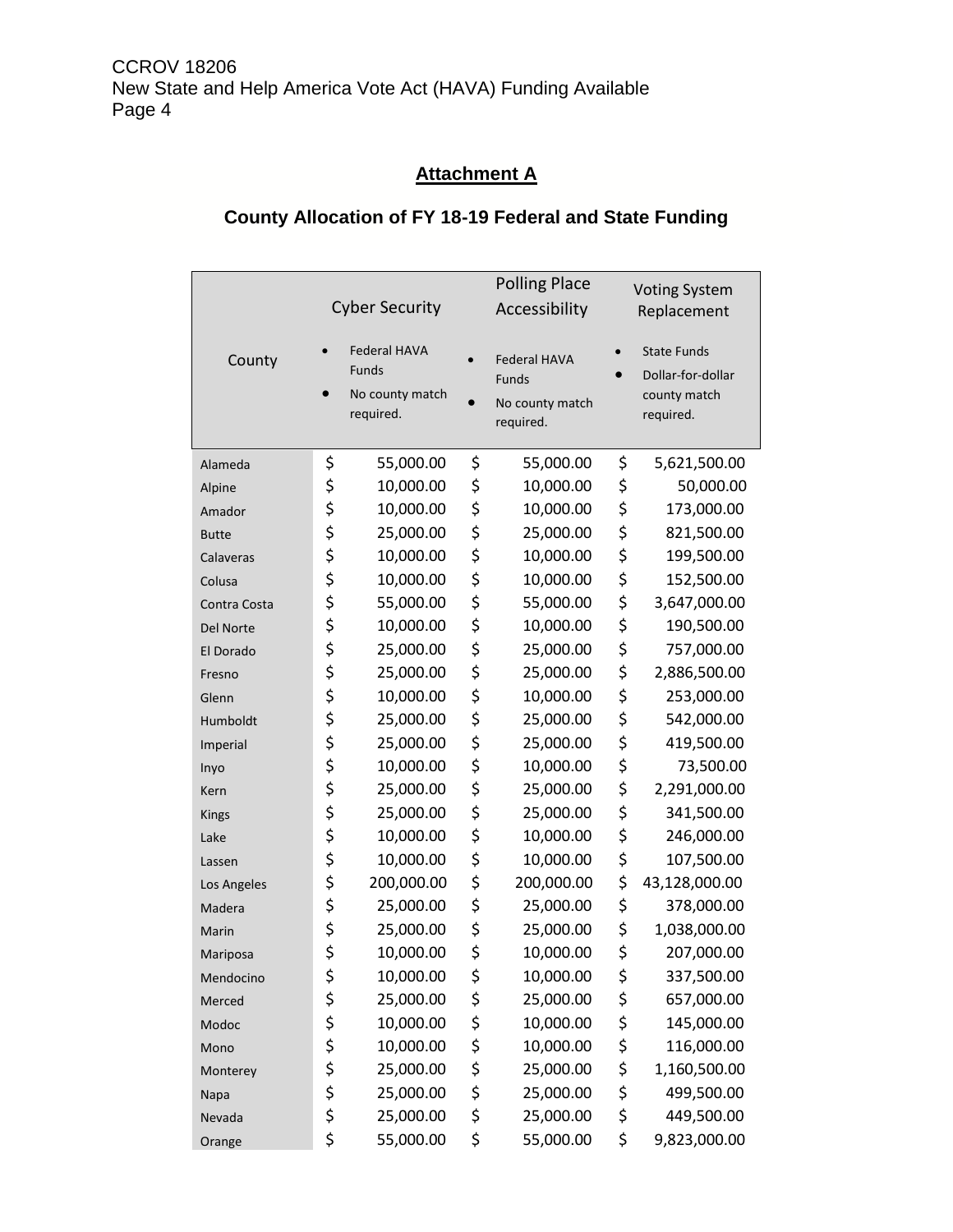CCROV 18206 New State and Help America Vote Act (HAVA) Funding Available<br>Page 5

| Placer          | \$<br>25,000.00    | \$<br>25,000.00    | \$<br>1,410,500.00   |
|-----------------|--------------------|--------------------|----------------------|
| Plumas          | \$<br>10,000.00    | \$<br>10,000.00    | \$<br>206,500.00     |
| Riverside       | \$<br>55,000.00    | \$<br>55,000.00    | \$<br>6,156,500.00   |
| Sacramento      | \$<br>55,000.00    | \$<br>55,000.00    | \$<br>4,714,500.00   |
| San Benito      | \$<br>10,000.00    | \$<br>10,000.00    | \$<br>348,500.00     |
| San Bernardino  | \$<br>55,000.00    | \$<br>55,000.00    | \$<br>5,903,000.00   |
| San Diego       | \$<br>55,000.00    | \$<br>55,000.00    | \$<br>10,685,000.00  |
| San Francisco   | \$<br>25,000.00    | \$<br>25,000.00    | \$<br>3,011,500.00   |
| San Joaquin     | \$<br>25,000.00    | \$<br>25,000.00    | \$<br>2,060,500.00   |
| San Luis Obispo | \$<br>25,000.00    | \$<br>25,000.00    | \$<br>1,043,000.00   |
| San Mateo       | \$<br>25,000.00    | \$<br>25,000.00    | \$<br>2,474,000.00   |
| Santa Barbara   | \$<br>25,000.00    | \$<br>25,000.00    | \$<br>1,357,500.00   |
| Santa Clara     | \$<br>55,000.00    | \$<br>55,000.00    | \$<br>5,572,000.00   |
| Santa Cruz      | \$<br>25,000.00    | \$<br>25,000.00    | \$<br>1,009,500.00   |
| Shasta          | \$<br>25,000.00    | \$<br>25,000.00    | \$<br>686,500.00     |
| Sierra          | \$<br>10,000.00    | \$<br>10,000.00    | \$<br>43,000.00      |
| Siskiyou        | \$<br>10,000.00    | \$<br>10,000.00    | \$<br>190,000.00     |
| Solano          | \$<br>25,000.00    | \$<br>25,000.00    | \$<br>1,409,500.00   |
| Sonoma          | \$<br>25,000.00    | \$<br>25,000.00    | \$<br>1,681,000.00   |
| Stanislaus      | \$<br>25,000.00    | \$<br>25,000.00    | \$<br>1,500,500.00   |
| Sutter          | \$<br>10,000.00    | \$<br>10,000.00    | \$<br>313,000.00     |
| Tehama          | \$<br>10,000.00    | \$<br>10,000.00    | \$<br>438,000.00     |
| Trinity         | \$<br>10,000.00    | \$<br>10,000.00    | \$<br>169,000.00     |
| Tulare          | \$<br>25,000.00    | \$<br>25,000.00    | \$<br>958,000.00     |
| Tuolumne        | \$<br>10,000.00    | \$<br>10,000.00    | \$<br>209,000.00     |
| Ventra          | \$<br>25,000.00    | \$<br>25,000.00    | \$<br>3,008,000.00   |
| Yolo            | \$<br>25,000.00    | \$<br>25,000.00    | \$<br>699,500.00     |
| Yuba            | \$<br>10,000.00    | \$<br>10,000.00    | \$<br>378,000.00     |
|                 | \$<br>1,535,000.00 | \$<br>1,535,000.00 | \$<br>134,347,500.00 |